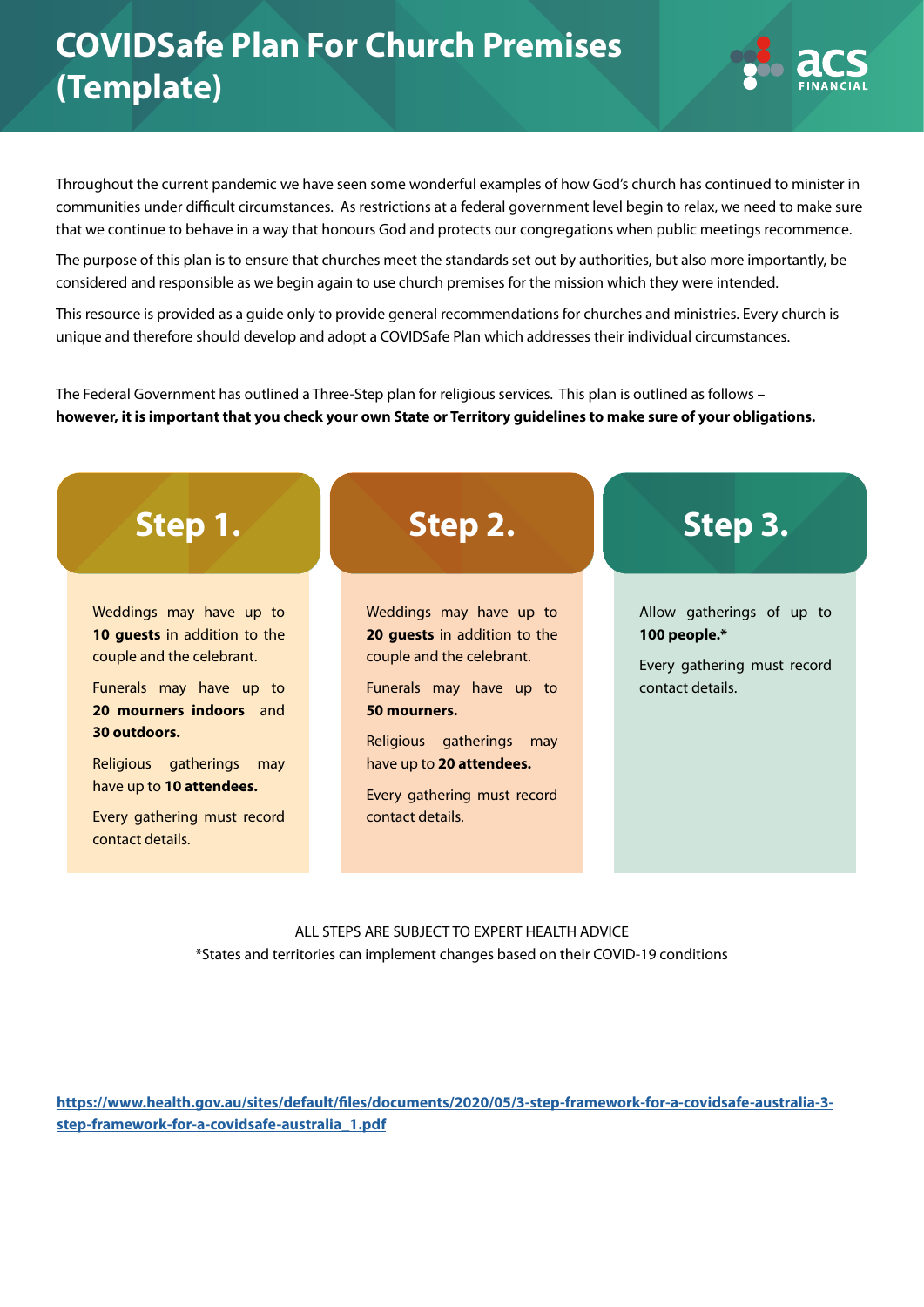

## **Importantly, the following 4 requirements must also be applied at each stage:**

- Maintain 1.5 metres distance and good hygiene
- Stay at home if unwell
- Frequently clean and disinfect communal areas
- COVIDSafe Plan for all workplaces and premises

Following this plan will enable your church to comply with the government requirements and enable you to stay flexible to the changing environment.

#### **Prepare and Prevent**

#### **1. When preparing to re-open church buildings, the church leadership team needs to meet and agree to a:**

- 1.1. Local church service plan specific to your church
- 1.2. Nominated COVIDSafe Responsible Persons/COVIDSafe Warden
- 1.3. Cleaning plan
- 1.4. Outbreak or Incident Plan including equipment required
- 1.5. Monitor and review your COVIDSafe Plan with frequent leadership meetings

#### **2. Before the church service, ensure:**

- 2.1. Pre-service cleaning is complete
- 2.2. Your COVIDSafe Posters are displayed prominently at the entrance and in key locations
- 2.3. Your COVIDSafe Warden is easily identifiable
- 2.4. Your greeting/welcoming volunteers are trained in screening
- 2.5. The attendee register is set up where required
- 2.6. Appropriate hand sanitation is set up in a prominent location (ensure this is an alcohol based sanitiser with at least 60% alcohol base). Have hand sanitisers available throughout the church building
- 2.7. A seating plan is established at 1.5 metres apart. Adequate plans are in place to ensure social distancing such as 1 family per row, or 2 spare seats between each family group

#### **How to make sure there is 4 square metres of space per person**

To achieve the 4 square metre 'rule' you would:

- calculate the area of the room
	- i.e. length of room in metres x width of room in metres = area of room in square metres, and
- divide the area of the room by 4

 For example, if you had a room that was 160 square metres in size, you should only allow up to 40 people in the room, to allow each person to have 4 square metres of space.

#### **3. During the service, ensure:**

- 3.1. When people arrive, they should wait in a line at least 1.5 metres apart if there is a queue to get in
- 3.2. On entry, all attendees are asked if they have experienced any COVID or flu-like symptoms in the past two weeks. If yes, they should be informed that they will be unable to attend unless cleared by doctors. If OK, then attendee be requested to complete the attendee register (where required)
- 3.3. Limit the use of printed materials. Where possible use projection for worship, prayer and order of service
- 3.4. During the service, announcements should include updates on COVIDSafe practices, including as a minimum:
	- People should practise social distancing at a minimum of 1.5 metres at all times
	- No physical greetings or exchanges such as handshakes or hugs
	- Wash hands and maintain good hygiene practices
	- Sneeze/cough into your elbow
	- Other relevant COVIDSafe practices that apply to the local congregation
- 3.5. Your COVIDSafe Warden is monitoring attendee numbers to ensure maximums are not exceeded
- 3.6. There is a clear post-service plan to monitor and enforce social distancing practices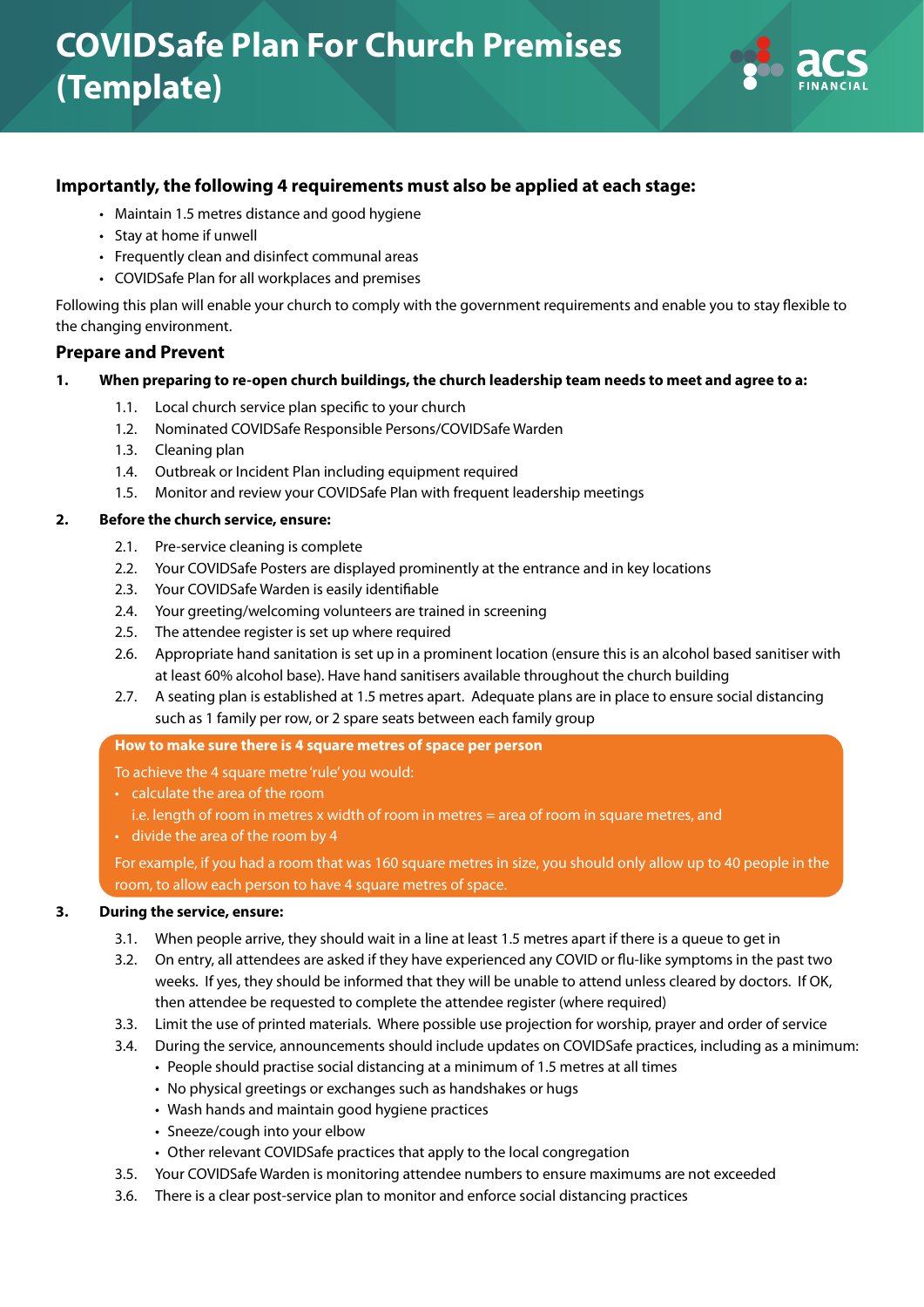# **COVIDSafe Plan For Church Premises (Template)**



## **Some Areas to Consider During Services**

When commencing the return to services, it is important to consider the size of your facility and how it will accommodate the permitted number of people. Your auditorium may be adequate to allow the maximum number, but you should ensure that other communal areas (such as foyer or morning tea areas) able to facilitate appropriate social distancing requirements.

Following are some common church activities that you may engage in and some thoughts around how they may be appropriately risk managed.

## **Tithes and Offerings**

- Encourage the collection of tithes and offerings by way of electronic methods
- Promote alternative giving solutions such as Pushpay, Text to Give, PayPal, Direct Deposit
- For cash givers, provide the opportunity to individually deposit their offering in a centrally located offering bucket to avoid offering trays etc being handled by entire congregation

## **Communion**

Participating in corporate communion is an important part of many church services. Whilst there is currently no evidence of transmission of Covid-19 through food, it is still important that good hygiene practises are followed when preparing and handling food:

- Design arrangements for people to receive communion which restrict proximity to each other and the need to touch surfaces
- Consider the use of individual sealed cup/wafer packages available from Christian resource providers. Participants can be issued their sealed communion elements when entering church
- Alternatively, encourage participants to bring their own communion elements with them to the service

## **Tea and Coffee Provisions**

Post service tea and coffee provisions should be carefully managed.

- Service of food and beverages should be carried out by a dedicated host team who have been appropriately trained in safe food handling processes. Communal tea/coffee stations are not recommended
- Patrons should be individually served by the host team
- Use disposable cups, plates and cutlery
- Encourage church members to practice appropriate social distancing protocol whilst queueing for service and whilst fellowshipping. Visual indicators on the floor may assist identifying appropriate distancing procedures
- Ensure your space is adequate for the number of people gathering

## **Children's Church Programs**

Programs involving children should follow the same guidelines in place for religious services.

Permitted number of people gathering in your premises, social distancing guidelines and density regulations set by your State Government should be adhered to.

## **Other Church Programs**

- Youth Group gatherings, home groups, music practice and leadership meetings should adhere to same guidelines set out for church activities (e.g. hand washing, stay home if unwell and maintain 1.5 metres apart where possible)
- For all other church or ministry programs such as community programs or op shops ensure that you follow existing government and health guidelines. Please refer to the SafeWork Australia webpage [www.swa.gov.au](http://www.swa.gov.au)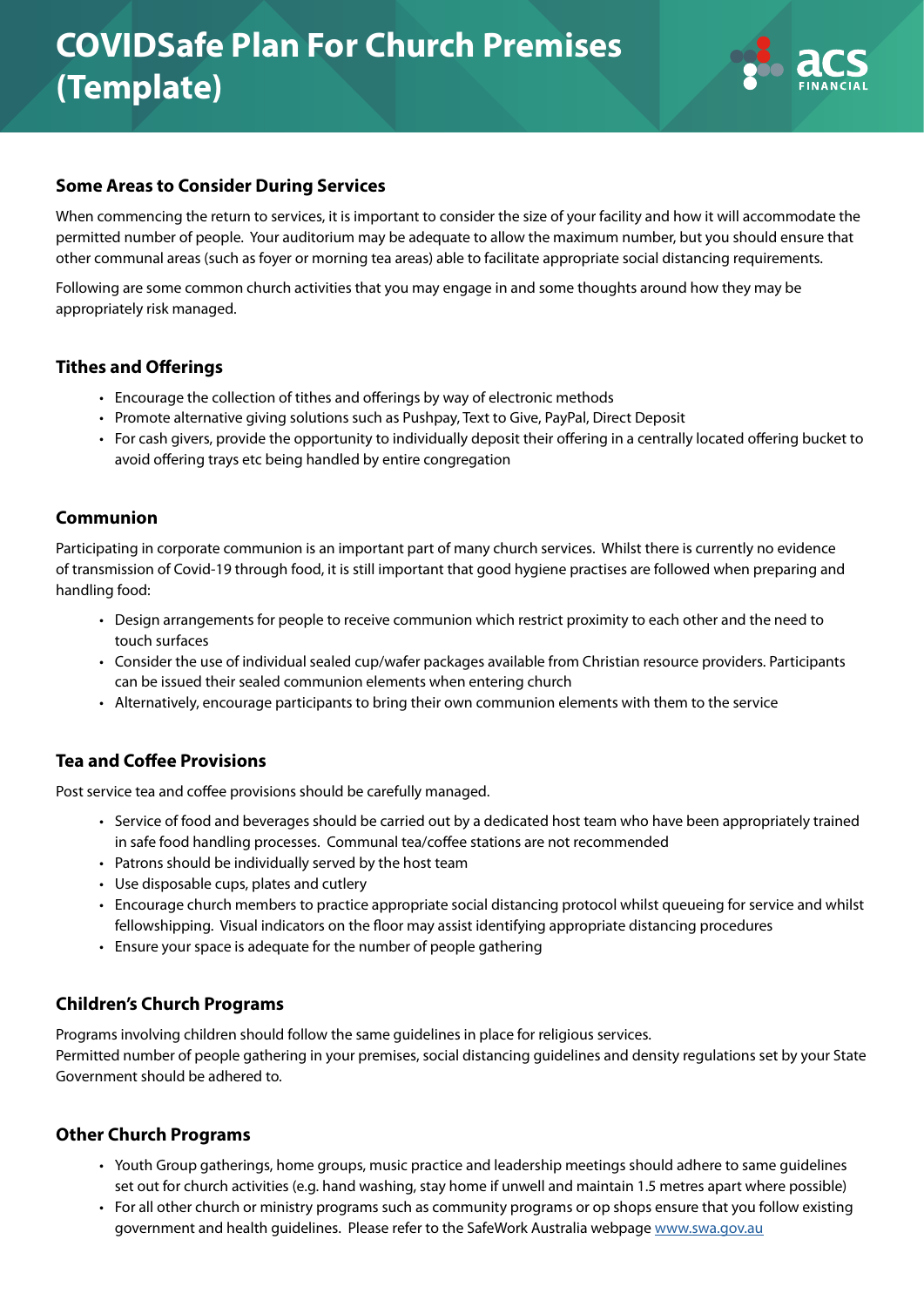

#### **4. After the service, ensure:**

- 1. The attendee register is stored in an easy to locate place
- 2. Post service cleaning is complete
- 3. The COVIDSafe Plan is monitored, reviewed and updated where necessary

#### **Cleaning Protocols:**

- Wear gloves when cleaning and discard after each use
- Thoroughly clean surfaces using detergent and water
- Use a disinfectant only after cleaning with the detergent and water
- Leave disinfectant on the surface for at least 10 minutes before cleaning off or follow product instructions
- If someone infected has been at your venue, follow the national protocols for cleaning

For more information see the Safe Work Australia website: <https://www.safeworkaustralia.gov.au/covid-19-information-workplaces/cleaning-prevent-spread-covid-19>

### **Incident Response and Recovery**

If anyone in your church, whether it is staff, volunteer or congregant suspects that someone may have the virus, or has been exposed to it, it is important that they notify the COVIDSafe Warden immediately. They will be responsible for overseeing the Outbreak / Incident Response Plan.

On the following page is the Safe Work Australia information sheet. It is important to understand that where you have staff or volunteers at a location in Australia, it is classified under Health & Safety laws as a workplace.

Therefore, the process for a COVID incident notification is:

- 1. Notify the COVIDSafe Warden on duty immediately
- 2. Secure the site as outlined on the Safe Work Australia information sheet process
- 3. Inform the National or State/Territory COVID-19 hotline and follow the advice of health officials (refer to swa.gov.au resource at end of this document for telephone numbers)

#### **Contact Tracing**

Church members should be encouraged to download the Federal Government COVIDSafe app in the attempt to assist with contact tracing in the event of an infection at your site



[https://www.health.gov.au/resources/apps-and-tools/COVIDSafe-app?fbclid=IwAR3ibbY4NFhLCxa7mhLa78MfkQTN](https://www.health.gov.au/resources/apps-and-tools/COVIDSafe-app?fbclid=IwAR3ibbY4NFhLCxa7mhLa78MfkQTNdiz6p9xVeQ0O5T1mk7W1wevEmMFVCt4#_blank) [diz6p9xVeQ0O5T1mk7W1wevEmMFVCt4#\\_blank](https://www.health.gov.au/resources/apps-and-tools/COVIDSafe-app?fbclid=IwAR3ibbY4NFhLCxa7mhLa78MfkQTNdiz6p9xVeQ0O5T1mk7W1wevEmMFVCt4#_blank)

#### **Maintaining Attendance Records**

It is a requirement for organisations and businesses to maintain attendance records of patrons. This will assist Public Health with contact tracing in the event of a positive COVID-19 case in your premises:

- Records can be physical (i.e. secure sign-in book managed by staff) or electronic but as a minimum must include a name and contact information for each patron (e.g. phone number or email)
- Records are not required for patrons who visit the premises for a short period time and have minimal face-to-face interaction. For example, someone making a delivery to the church
- Records must not be used for purposes other than contact tracing (i.e. contact information is not to be used for marketing purposes)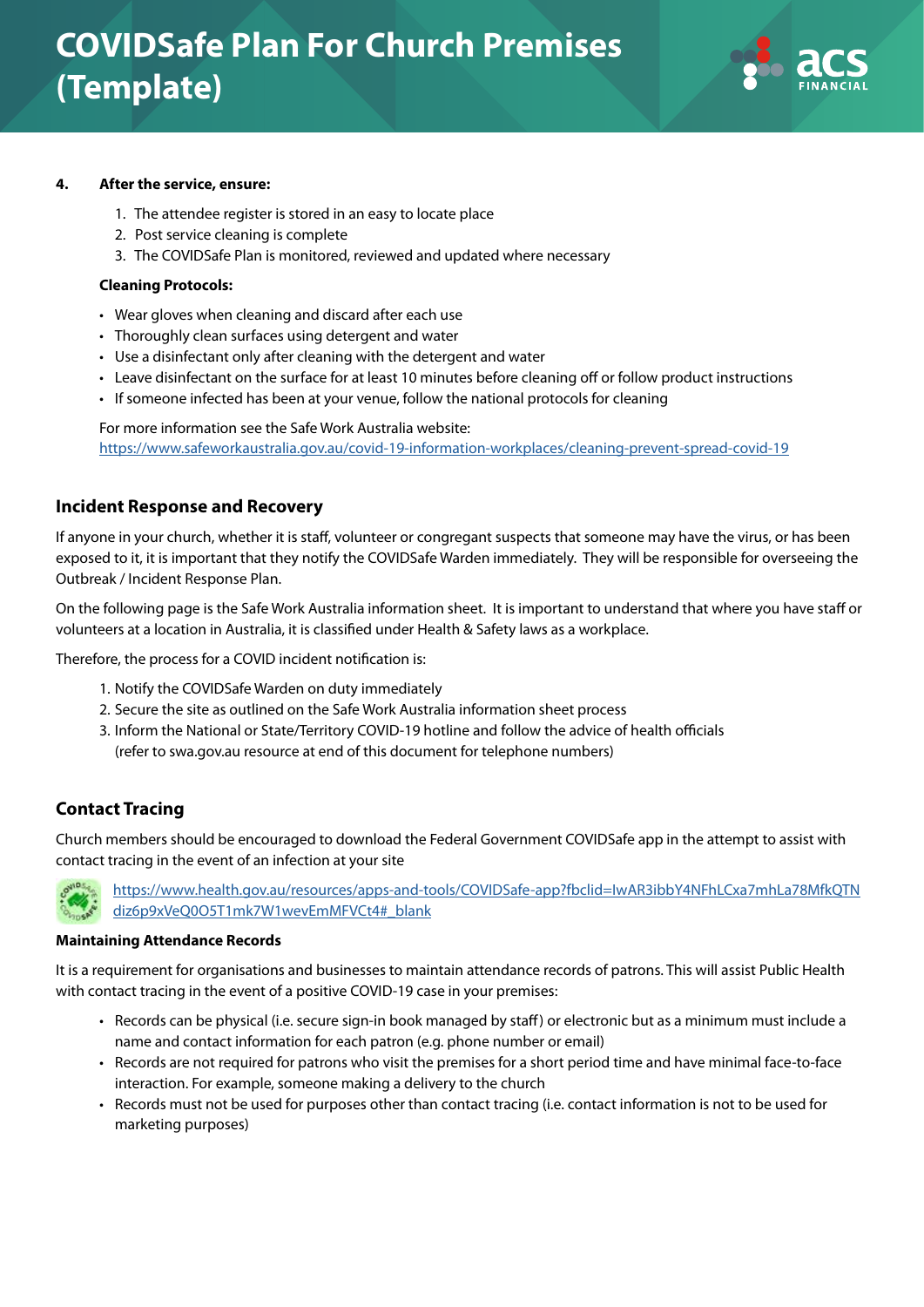

Churches should implement a process consistent with any privacy obligations they have for obtaining and safely keeping these records of patronage for the purposes of assisting with contact tracing if needed.

- **1. For those organisations who are required to keep records, how long do records need to be kept?** It is recommended that records of attendees be kept for up to 28 days. This allows for two full incubation periods and will assist medical authorities to carry out necessary investigations and identify who may have potentially been exposed.
- **2. Should records be destroyed after a certain period?** Records should be destroyed after 28 days of the date of the attendance.

## **Resources**

Safework Australia – <https://www.safeworkaustralia.gov.au/covid-19-information-workplaces> Australian Government Department of Health<https://www.health.gov.au/> World Health Organisation <https://www.who.int/emergencies/diseases/novel-coronavirus-2019>

## **Resources by State**

Victoria <https://www.vic.gov.au/coronavirus-covid-19-restrictions-victoria> New South Wales<https://www.nsw.gov.au/covid-19> Queensland<https://www.qld.gov.au/health/conditions/health-alerts/coronavirus-covid-19> Northern Territory<https://coronavirus.nt.gov.au/> Western Australia <https://www.wa.gov.au/government/covid-19-coronavirus> South Australia<https://www.covid-19.sa.gov.au/> Tasmania<https://coronavirus.tas.gov.au/>

ACT<https://www.act.gov.au/>

## **Acknowledgements**

We acknowledge the assistance of AIRS (Anglican Insurance and Risk Services) in the preparation of this resource.

*The content on this resource reflect some of the commercial aspects and potential risks/obligations for both individuals and organisations. The content is given as a guide only and does not represent definitive statements or legal views in any way shape or form.*

*You are advised to seek your own professional advice on all or any aspects of, or pertaining to, this content and any related matter.*